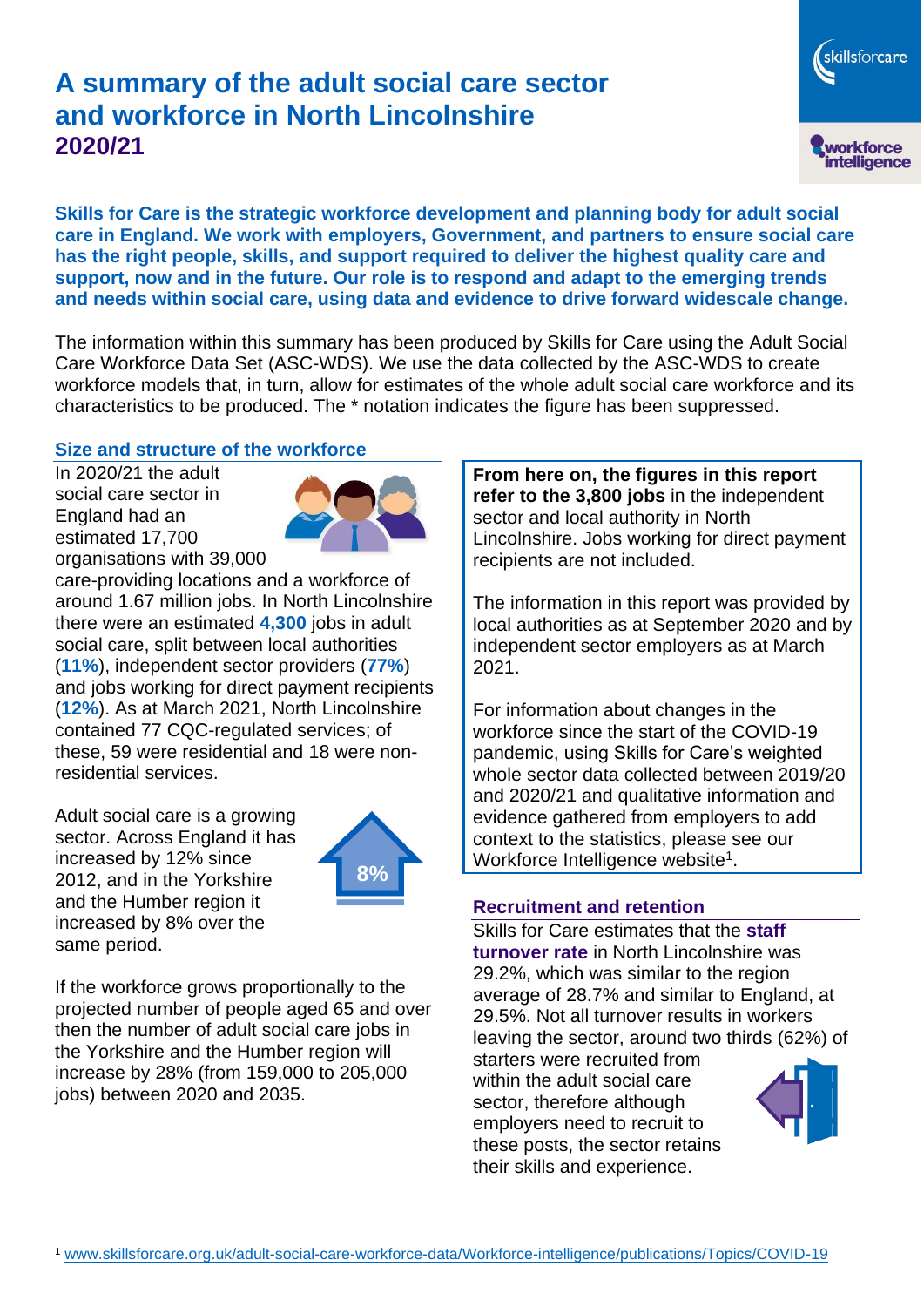Adult social care has an experienced 'core' of workers. Workers in North Lincolnshire had on average **9.4 years of experience in the sector** and 81% of the workforce had been working in the sector for at least three years.

Using both workforce intelligence evidence and our links with employers and stakeholders across England, we know that recruitment and retention is one of the largest issues faced by employers. We have many resources and tools available to help, for example the 'Values-based recruitment and retention toolkit'<sup>2</sup> and 'Seeing potential: widen your talent pool'. <sup>3</sup> For more information please visit: [www.skillsforcare.org.uk/recruitment-retention](http://www.skillsforcare.org.uk/recruitment-retention)

#### **Employment information**

We estimate North Lincolnshire had **3,800** adult social care jobs employed in the local authority and independent sectors. These included 275 managerial roles, 125 regulated professionals, 2,800 direct care (including 2,300 care workers), and 650 othernon-care proving roles.

The average number of **sickness days** taken in the last year in North Lincolnshire was 8.4, (10.2 in Yorkshire and the Humber and 9.5 across England). With an estimated directly employed workforce of 3,600, this would mean employers in North Lincolnshire lost approximately **30,000 days to sickness in 2020/21**. In England levels of staff sickness have nearly doubled over the course of the pandemic between 2019/20 and 2020/21, in total around 6 million extra days were lost to sickness than in the year before.

Less than a quarter (14%) of the workforce in North Lincolnshire were on zero-hours contracts. Around a half (50%) of the workforce usually worked full-time hours and 50% were part-time.

#### **Chart 1. Proportion of workers on zero hours contracts by area**

England Yorkshire and the Humber North Lincolnshire



# **Workforce demographics**

The majority (88%) of the workforce in North Lincolnshire were female, and the average age was 42.3 years old. Workers



aged 24 and under made up 12% of the workforce and workers aged over 55 represented 26%. Given this age profile approximately 1,000 people will be reaching retirement age in the next 10 years.

Nationality varied by region, in England 83% of the workforce identified as British, while in the Yorkshire and the Humber region this was 93%. An estimated 96% of the workforce in North Lincolnshire identified as British, 3% identified as of an EU nationality and 1% a non-EU nationality, therefore there was a similar reliance on EU and non-EU workers.

## **Pay**



Table 1 shows the full-time equivalent annual or hourly pay rate of selected job roles in North Lincolnshire (area), Yorkshire and the Humber (region) and

England. All figures represent the independent sector as at March 2021, except social workers which represent the local authority sector as at September 2020. At the time of analysis, the National Living Wage was £8.72.

#### **Table 1. Average pay rate of selected job roles by area**

|                                 | England | Region  | Area    |
|---------------------------------|---------|---------|---------|
| Full-time equivalent annual pay |         |         |         |
| Social Worker <sup>t</sup>      | £37,100 | £34,000 | £36,900 |
| Registered nurse                | £33,600 | £32,400 | £31,500 |
| Hourly pay                      |         |         |         |
| National Living<br>Wage         | £8.72   | £8.72   | £8.72   |
| Senior care worker              | £10.00  | £9.88   | £9.64   |
| Care worker                     | £9.29   | £9.12   | £8.92   |
| Support and<br>outreach         | £9.53   | £9.41   | £9.19   |

†Local authority social workers only.

Please note that pay varies by sector, with local authority pay generally being higher than independent sector pay.

[www.skillsforcare.org.uk/vba](http://www.skillsforcare.org.uk/vba)